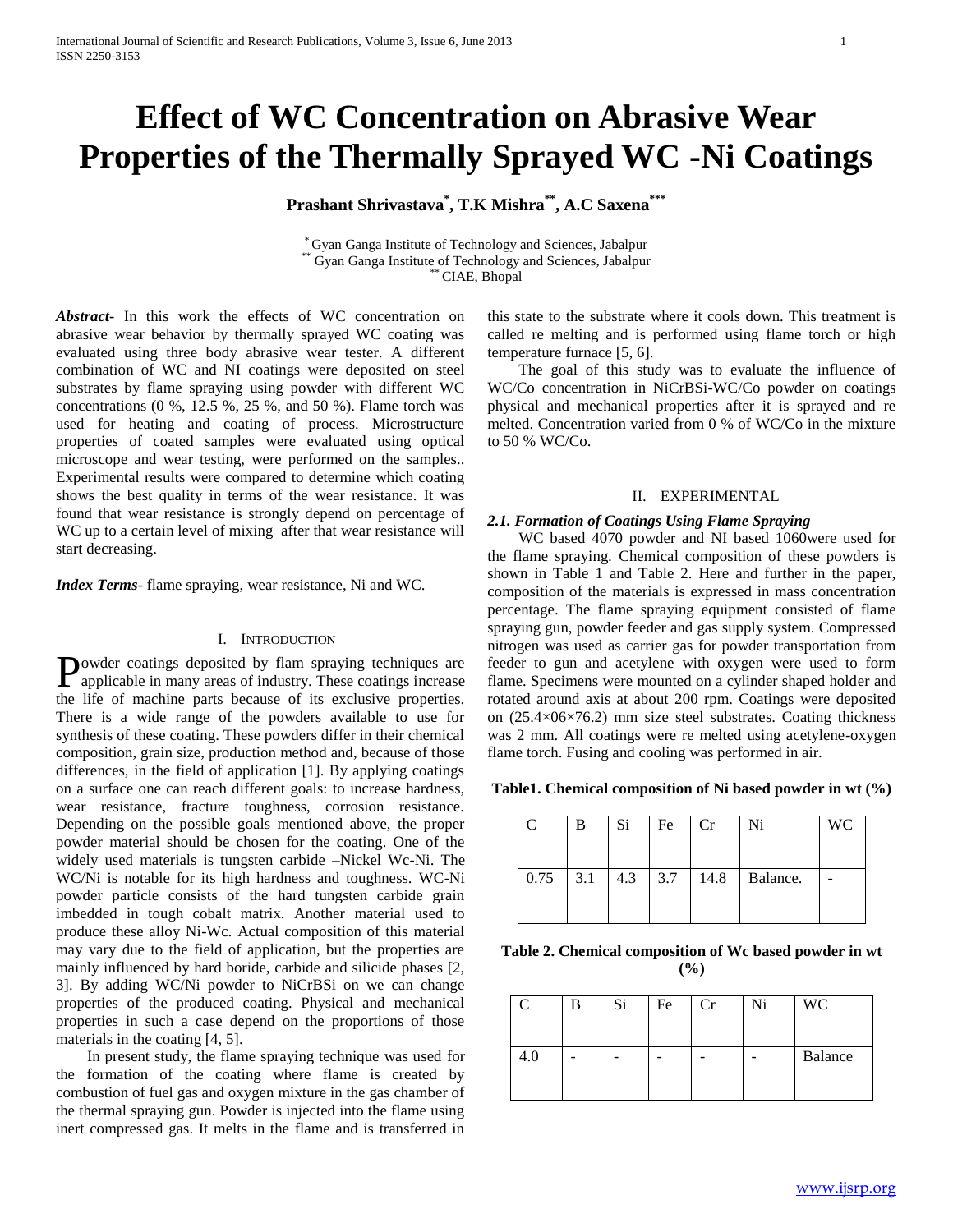International Journal of Scientific and Research Publications, Volume 3, Issue 6, June 2013 2 ISSN 2250-3153

# **2.2 Methodology of Sample Analysis**

 Prepared specimens were cut to several pieces perpendicular to the coating using band saw. Microstructure analysis, microhardness tests, phase composition evaluation was performed. For the microstructure analysis, samples were mounted and polished according to the metallographic procedures. Etching was performed in 15 ml water, 30 ml HCl, 15 ml  $HNO<sub>3</sub>$  and 15 ml acetic acid. The samples were analyzed using optical microscope and SEM. Porosity was determined from the micrographs using image analysis programs

| <b>Characteristics</b>  | <b>Flame spraying</b> |
|-------------------------|-----------------------|
| GAS temperature $(^0C)$ | 3000                  |
| Spray rate $(Kg/h)$     | $1-9$                 |
| Particle velocity (M/S) | >50                   |
| Bond strength (mpa)     | 7.83                  |
| Coating thickness (mm)  | $0.1 - 3$             |
| Hardness (HRc)          | $20-60$               |

# **The characteristic of flame spraying is mention at Table 3**

# **2.3 Wear Testing**

 Three- body abrasive wear test was performed for each of the coatings. The principal scheme of the three body abrasive wear test machine used in this experiment. Disk was rotating at 200 rpm. The applied load was 98, 196amd 294 N loads. Mass loss was measured and paper was changed every 200 revolutions. Maximum revolutions were made on every sample, which corresponds to sliding distance of 5124 m. To avoid surface roughness influence on the results, the samples were grounded before wear test. Mass loss was evaluated using a weighing machine.

**Fig. no. 1**



# III. SELECTION OF LOAD

| Table.4      |               |  |
|--------------|---------------|--|
| <b>SI.NO</b> | <b>LOAD N</b> |  |
| 1            | 98 N          |  |
| $\mathbf{2}$ | 196 N         |  |
| 3            | 294 N         |  |

#### **3.2. SELECTION OF TREATMENT**

#### **Table.5**

| <b>SI.NO</b> | <b>TREATMENT</b> |
|--------------|------------------|
| 1            | 1060             |
| 2            | $1060 + 12.5\%$  |
| 3            | $1060 + 25\%$    |
| 4            | $1060 + 50\%$    |

# IV. RESULTS & DISCUSSION

# **4.1 MICROSTRUCTURE**

 The spray coated specimens were prepared for metallographic examination by conventional grinding and polishing techniques. The polished and etched surfaces were examined using an optical microscope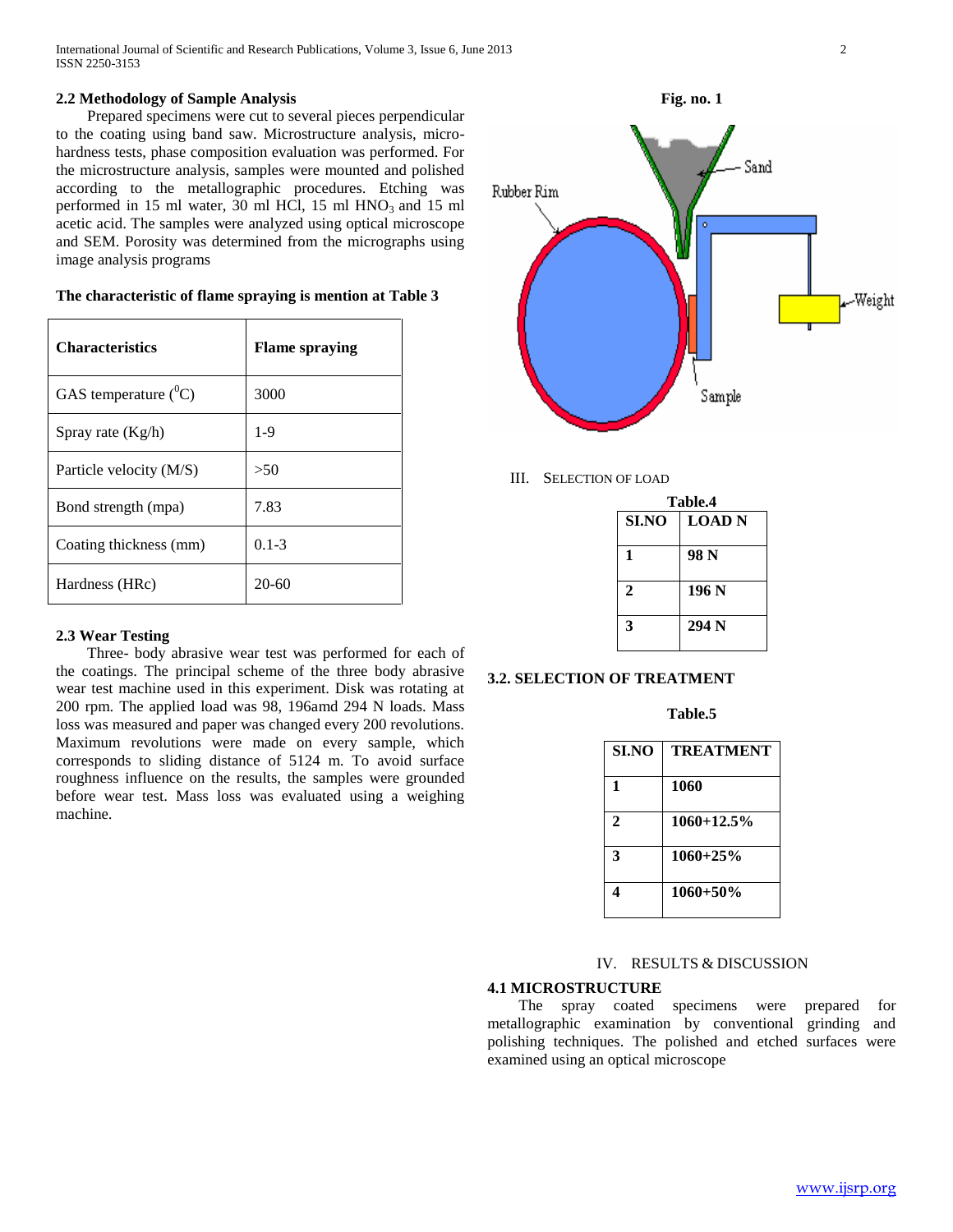

# **Figure: 2 optical microstructure of 1060 alloy with 12.5 wt % WC coating**

# **[A: Matrix, Single arrow; Porosity]**

 Figure.2 shows the microstructure features of 1060 alloy. The morphology of alloy shows that the structure is uniform with an occasional presence of micro porosity, then porosity may be due to the entrapment of gases during coating process.



# **Figure: 3 optical microstructure of 1060 alloy with 12.5 wt % WC coating [A: WC particle, B: matrix]**

 Fig.3 shows the microstructure features of 1060 alloy with 12.5 wt % WC. The morphology of coating shows that the structure is uniform distribution in the matrix alloy and good interfacial bonding. The porosity /cracks were not observed in all the composites of  $(1060+12.5 \text{ wt\% W})$  in the matrix alloy with good interfacial bonding.



# **Figure 4: optical microstructure of 1060 alloy with 25 wt % WC coating. [A; WC particles, B; Matrix]**

 Figure 4; shows the microstructure feature of 1060 alloy with 25 wt % WC coated alloy .The morphology of coating shows that uniform distribution in the matrix alloy and good interfacial bonding. The porosity /cracks were not observed in all the composites of (1060+25 wt% WC) in the matrix alloy with good interfacial bonding.



# **Figure: 5 optical microstructure of 1060 alloy with 50 wt% WC [A: WC particle, B, Matrix, Single Arrow; Interface]**

Figure.5 shows the microstructure features of 1060 alloy

with 50 wt % WC coated alloy .The morphology of coating shows uniform distribution in the matrix alloy and good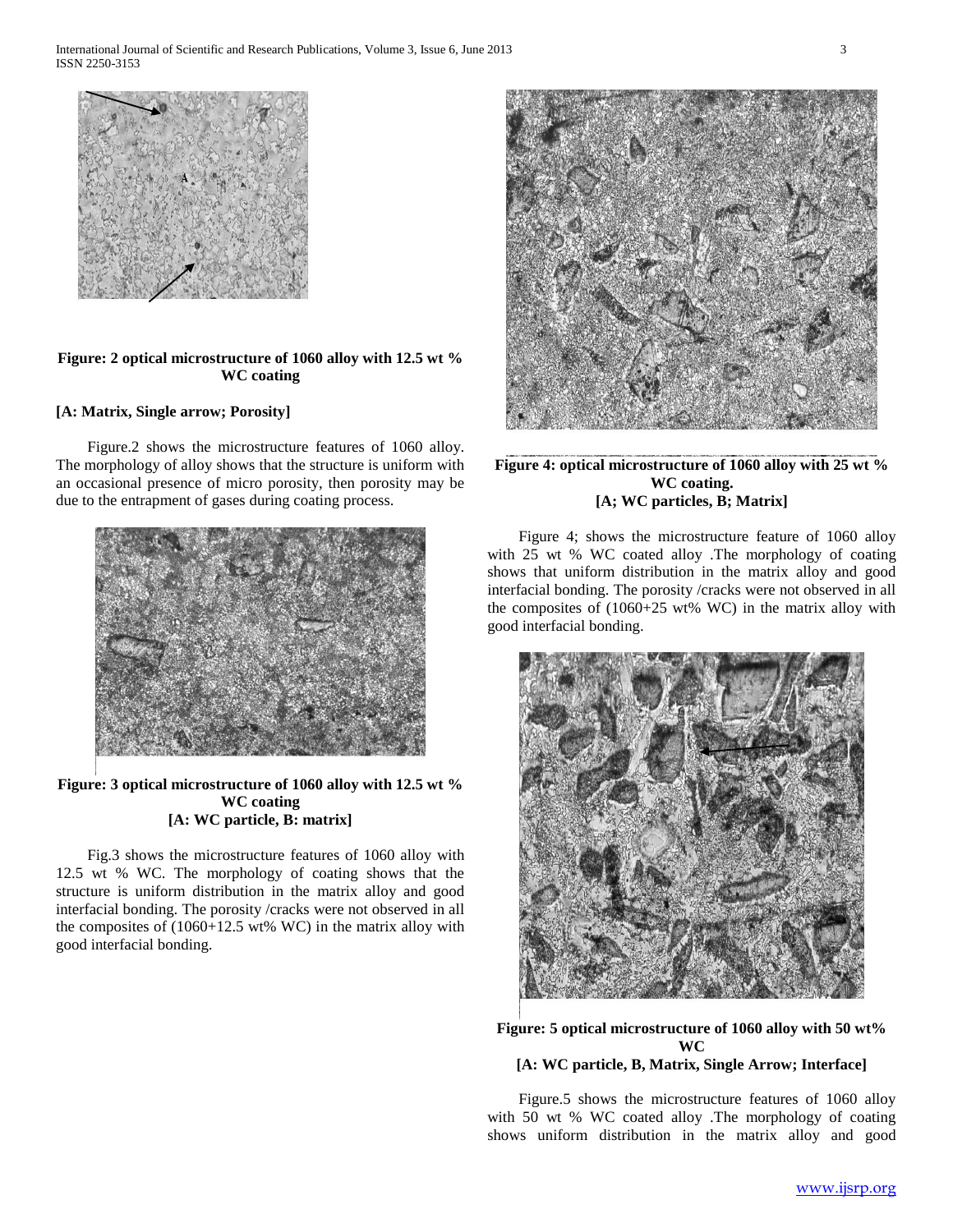International Journal of Scientific and Research Publications, Volume 3, Issue 6, June 2013 4 ISSN 2250-3153

interfacial bonding. The porosity /cracks were not observed in the composites of (1060+50 wt % WC) in the matrix alloy with good interfacial bonding.

## **4.2- Wear interpretation of micro structure**

 The higher mass wear in selected alloys as a result of microstructure could be attributed to absorption tungsten carbide, poor crack resistance due to porosity, carbide size and its distribution etc.

# **4.3 WEAR RESISTANCE**











#### **4.4 Measurement of wear**

 The samples were cleaned with acetone and weighed up to the accuracy of 0.0001 mg using DELMER electronic balance prior to and after each test. The wear was calculated from the weight loss measurement and expressed in the terms of weight loss per unit sliding distance i.e. in mg/m.Mass loss for each set of experiment is calculated using the following formula

$$
M = (W_i - W_f)
$$

Where,  $W_i$  is the initial weight of specimen before the test has been started,  $W_f$  is the final weight of specimen after the wear test has been completed . For each experiment, weight loss is calculated up to the wheel travel distance of 5124 meters. Values after the each 144 meters wheel travel distance were taken for the calculation and analysis purposes.

#### **4.5 Mechanism of mass wear under influence of wheel travel**

 This could be attributed to wear mechanisms taking place in this scenario. Initially, the higher mass wear could be due to the formation of oxides which are loosely held in the matrix. These particles will be detached from the specimen easier than other zones of the coating, increasing consequently showing higher at one beginning the mass wear. Then the loss of material from the wear surface of the coating take place primarily by removal of soft matrix material followed by fragmentation of hard carbide particles After removal of these oxide, the matrix and inter metallic bonds the development and propagation of the cracks resulting in to higher wear resistance.

# **4.6 Reason for mass wear behavior of selected alloys at different loads**

 It is evident from previous section that higher mass wear with highest drop were observed at higher loads in alloys with higher WC%. This could be attributed to absorption WC in the main matrix. The WC absorb was appropriate up to 12.5% on words it reduce and result into higher mass wear.

# V. CONCLUSION

 To compare the all selected alloy higher wear resistance in this chapter, the conclusions drawn from the tests have been discussed